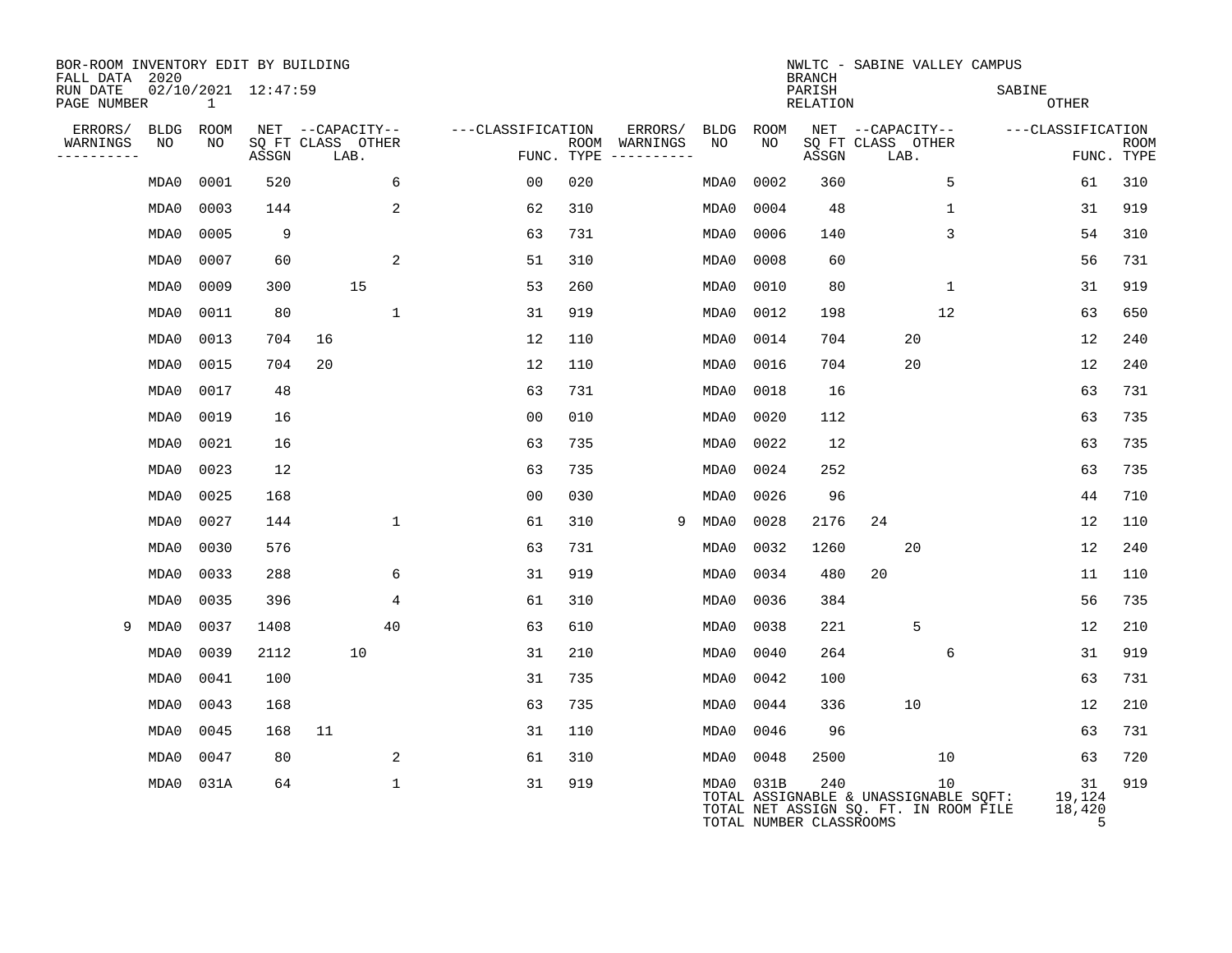| BOR-ROOM INVENTORY EDIT BY BUILDING<br>FALL DATA | 2020       |            |       |        |                                   |                   |                 |            |                     |              |                         | <b>BRANCH</b> |  | NWLTC - SABINE VALLEY CAMPUS                                      |  |                   |      |
|--------------------------------------------------|------------|------------|-------|--------|-----------------------------------|-------------------|-----------------|------------|---------------------|--------------|-------------------------|---------------|--|-------------------------------------------------------------------|--|-------------------|------|
| RUN DATE                                         |            |            |       |        |                                   |                   | PARISH          |            |                     |              |                         | SABINE        |  |                                                                   |  |                   |      |
| 02/10/2021 12:47:59<br>PAGE NUMBER               |            |            |       |        |                                   |                   |                 |            | RELATION            |              |                         |               |  | OTHER                                                             |  |                   |      |
| ERRORS/<br>WARNINGS                              | BLDG<br>NO | ROOM<br>NO | NET   |        | --CAPACITY--<br>SO FT CLASS OTHER | ---CLASSIFICATION |                 | ROOM       | ERRORS/<br>WARNINGS | BLDG<br>NO . | ROOM<br>NO              |               |  | NET --CAPACITY--<br>SQ FT CLASS OTHER                             |  | ---CLASSIFICATION | ROOM |
|                                                  |            |            | ASSGN |        | LAB.                              |                   |                 | FUNC. TYPE | -----------         |              |                         | ASSGN         |  | LAB.                                                              |  | FUNC. TYPE        |      |
|                                                  |            |            |       |        |                                   |                   |                 |            |                     |              | TOTAL NUMBER LABS 210   |               |  | TOTAL NUMBER COMPUTER CLASSROOMS                                  |  |                   |      |
|                                                  |            |            |       |        |                                   |                   |                 |            |                     |              |                         |               |  | TOTAL NUMBER SPECIAL LABS 220                                     |  |                   |      |
|                                                  | MDB0       | 0050       |       | 640 15 |                                   |                   | 12 <sup>1</sup> | 110        |                     | MDB0 0051    |                         | 900           |  | 15                                                                |  | 12 <sup>°</sup>   | 210  |
|                                                  | MDB0       | 0052       | 740   |        | 5                                 |                   | 12              | 210        |                     |              |                         |               |  |                                                                   |  |                   |      |
|                                                  |            |            |       |        |                                   |                   |                 |            |                     |              |                         |               |  | TOTAL ASSIGNABLE & UNASSIGNABLE SOFT:                             |  | 2,280             |      |
|                                                  |            |            |       |        |                                   |                   |                 |            |                     |              |                         |               |  | TOTAL NET ASSIGN SO. FT. IN ROOM FILE                             |  | 2,280             |      |
|                                                  |            |            |       |        |                                   |                   |                 |            |                     |              | TOTAL NUMBER CLASSROOMS |               |  |                                                                   |  |                   |      |
|                                                  |            |            |       |        |                                   |                   |                 |            |                     |              | TOTAL NUMBER LABS 210   |               |  | TOTAL NUMBER COMPUTER CLASSROOMS<br>TOTAL NUMBER SPECIAL LABS 220 |  | 2                 |      |
|                                                  |            |            |       |        |                                   |                   |                 |            |                     |              |                         |               |  |                                                                   |  |                   |      |